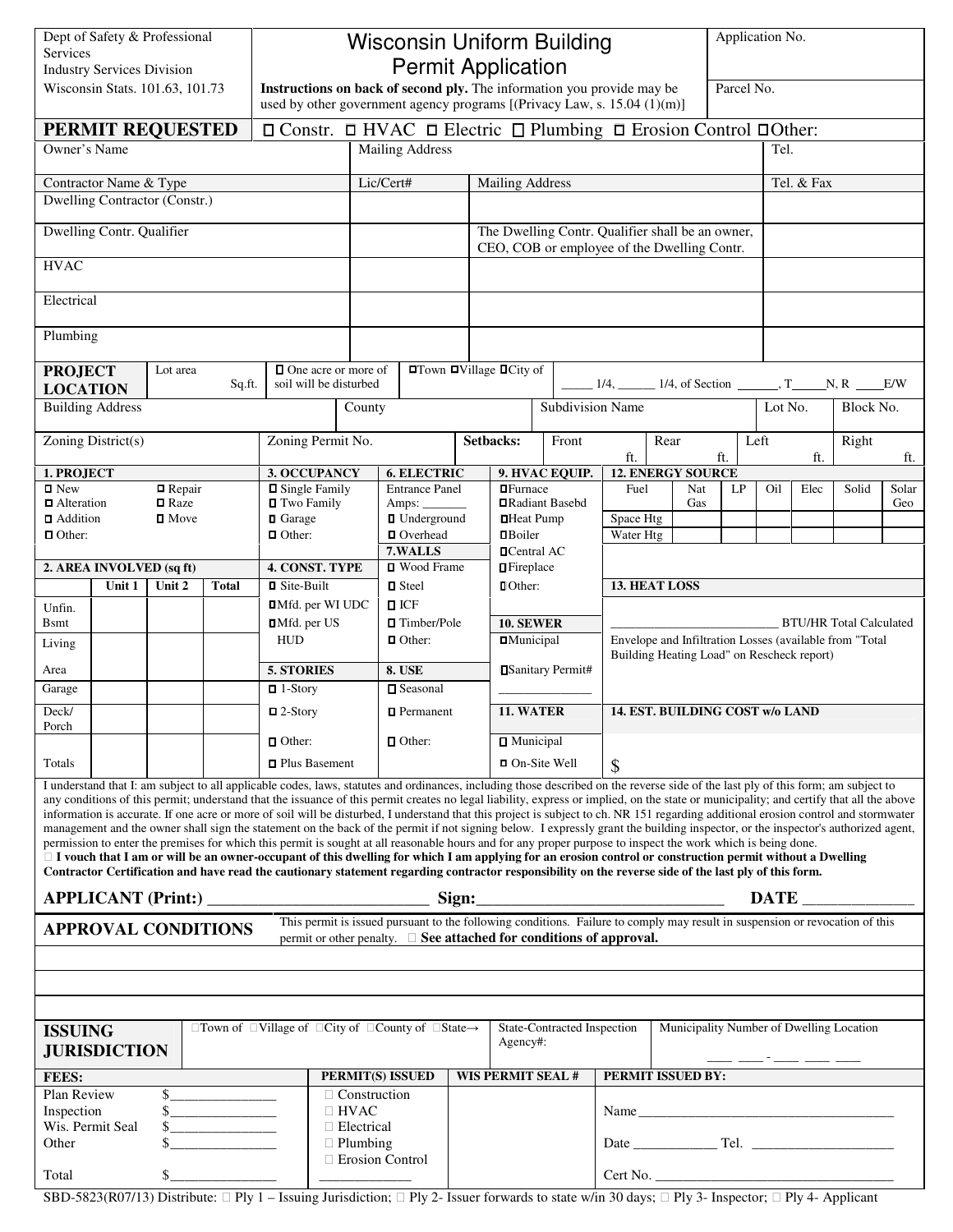#### INSTRUCTIONS

The owner, builder or agents shall complete the application form down through the Signature of Applicant block and submit it and building plans and specifications to the enforcing jurisdiction, which is usually your municipality or county. Permit application data is used for statewide statistical gathering on new one- and two-family dwellings, as well as for local code administration. **Please type or use ink and press firmly with multi-ply form.**

#### PERMIT REQUESTED

- Check off type of Permit Requested, such as structural, HVAC, Electrical or Plumbing.
- Fill in owner's current Mailing Address and Telephone Number.
- If the project will disturb one acre or more of soil, the project is subject to the additional erosion control and stormwater provisions of ch. NR 151 of the WI Administrative Code. Checking this box will satisfy the related notification requirements of ch. NR 216.
- Fill in Contractor and Contractor Qualifier Information. Per s. 101.654 (1) WI Stats., an individual taking out an erosion control or construction permit shall enter his or her dwelling contractor certificate number, and name and certificate number of the dwelling contractor qualifier employed by the contactor, unless they reside or will reside in the dwelling. Per s. 101.63 (7) Wis. Stats., the master plumber name and license number must be entered before issuing a plumbing permit.

#### PROJECT LOCATION

- Fill in Building Address (number and street or sufficient information so that the building inspector can locate the site.
- Local zoning, land use and flood plain requirements must be satisfied before a building permit can be issued. County approval may be necessary.
- Fill in Zoning District, lot area and required building setbacks.

PROJECT DATA - Fill in all numbered project data blocks (1-14) with the required information. All data blocks must be filled in, including the following:

2. Area (involved in project):

Basements - include unfinished area only

Living area - include any finished area including finished areas in basements

- Two-family dwellings include separate and total combined areas
- 3. Occupancy Check only "Single-Family" or "Two-Family" if that is what is being worked on. In other words, do not check either of these two blocks if only a new detached garage is being built, even if it serves a one or two family dwelling. Instead, check "Garage" and number of stalls. If the project is a community based residential facility serving 3 to 8 residents, it is considered a single-family dwelling.
- 9. HVAC Equipment Check only the major source of heat, plus central air conditioning if present. Only check "Radiant Baseboard" if there is no central source of heat.
- 10. Plumbing A building permit cannot be issued until a sanitary permit has been issued for any new or affected existing private onsite wastewater treatment system.
- 14. Estimated Cost Include the total cost of construction, including materials and market rate labor, but not the cost of land or landscaping.

SIGNATURE – The owner or the contractor's authorized agent shall sign and date this application form. If you do not possess the Dwelling Contractor certification, then you will need to check the owner-occupancy statement for any erosion control or construction permits.

CONDITIONS OF APPROVAL - The authority having jurisdiction uses this section to state any conditions that must be complied with pursuant to issuing the building permit.

ISSUING JURISDICTION: This must be completed by the authority having jurisdiction.

- Check off Jurisdiction Status, such as town, village, city, county or state and fill in Municipality Name
- Fill in State Inspection Agency number only if working under state inspection jurisdiction.
- Fill in Municipality Number of Dwelling Location
- Check off type of Permit Issued, such as construction, HVAC, electrical or plumbing.
- Fill in Wisconsin Uniform Permit Seal Number, if project is a new one- or two-family dwelling.
- Fill in Name and Inspector Certification Number of person reviewing building plans and date building permit issued.

#### INSPECTORS: PLEASE RETURN SECOND PLY WITHIN 30 DAYS AFTER ISSUANCE TO (You may fold along the dashed lines and insert this form into a window envelope.):

 Industry Services Division P O Box 7302 Madison, WI 53707-7302